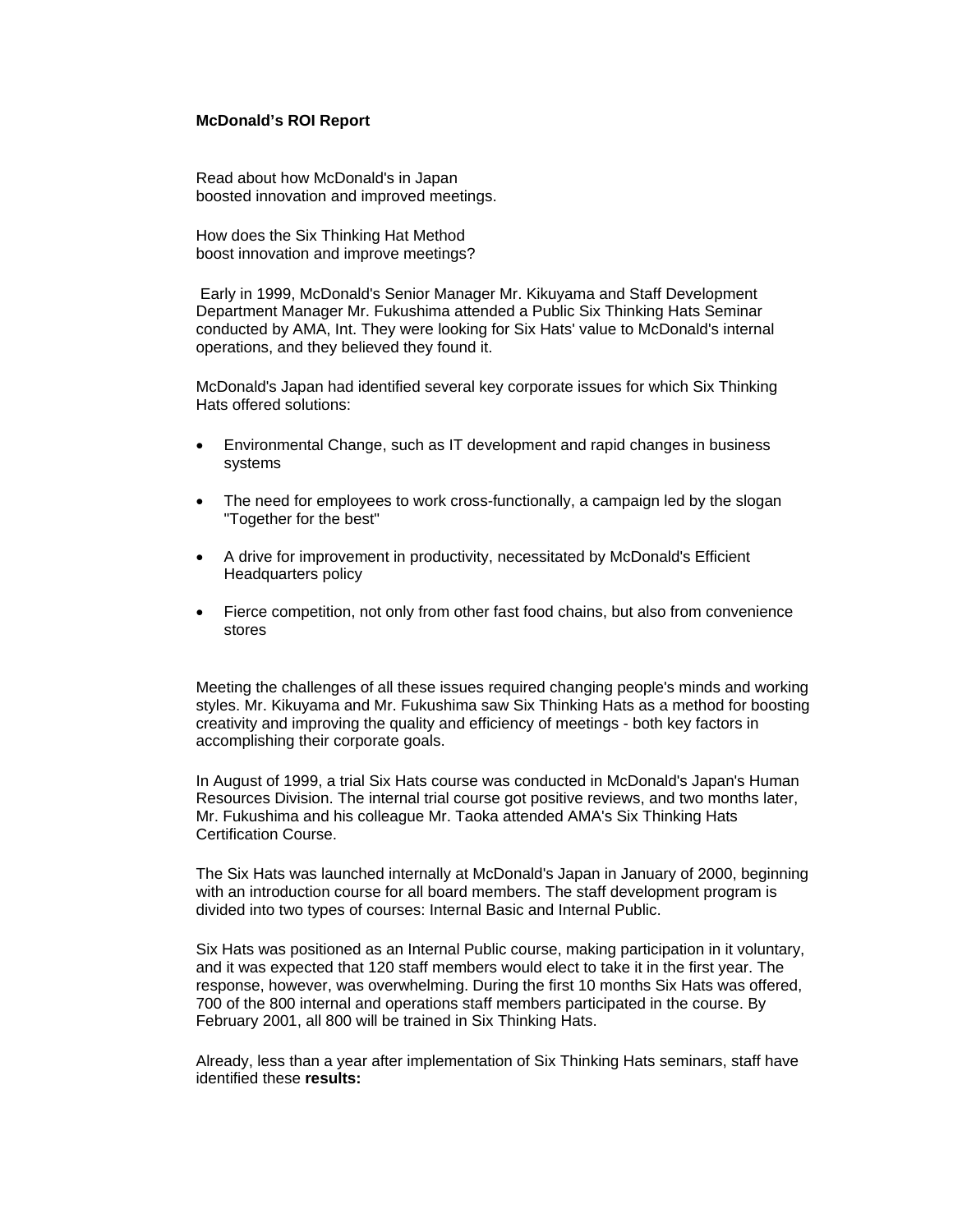- 1. Meeting times have been cut by about 25%.
- 2. The culture of the workplace has become more positive by reducing the proportion of Black Hat Thinking.
- 3. Open communication has been enhanced, due to every staff member's involvement in all types of thinking.

We who teach and use the Six Thinking Hats know their value and power to produce results. But raising that awareness in a community new to the Six Hats is another matter. What were the keys to the easy recognition of value and unexpectedly rapid response to this course at McDonald's Japan?

In addition to the initial effort by management to involve all layers of employees, opening the offering with the course for board members, these key factors for success were outlined by Mr. Nishino.

## **1. A practical approach to training**

- Emphasis on the simple, easy-to-apply methodology
- Many application activity sessions in each course
- Application activities tailored to meet the needs of each participant-team

## **2. Immediate application of Six Thinking Hats in the workplace, facilitated by**

- Whole teams signing up together to participate in the course
- Discussion of real work issues among team members during the course
- Emphasis on applying the methods in the workplace immediately after completing the seminar
- Word-of-mouth sharing on outcomes from the seminar with other teams in the workplace

## **3. Follow-up systems**

- Job aids, such as Six Hats Cards, Six Hats Poster, Six Hats Seal, and creation of a Six Hats Intranet website provided to participating teams
- Follow-up interviews and observations with each team by instructors
- Questionnaire distributed to each participant three months after completing the seminar

All hats in the APTT Global network are off to Mr. Kikuyama, Mr. Fukushima, Mr. Taoka and all board, management, and staff at McDonald's Japan for their brilliant strategies for teaching and application of the Six Thinking Hats. And thank you to AMA International's Wolfgang Lux and Hiroki Nishino for their fine work in Japan and their time and effort in sharing this story with us.